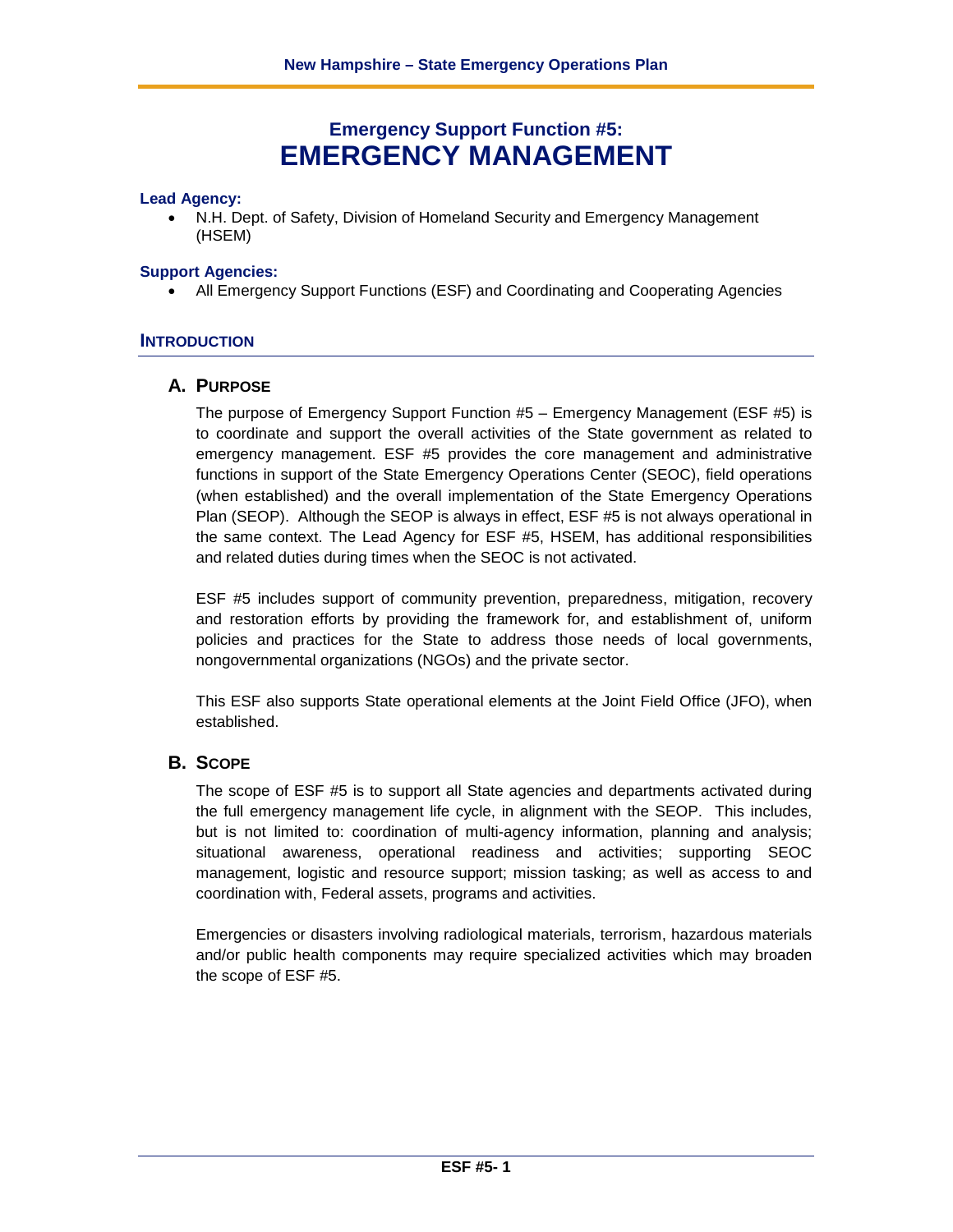### **SITUATION AND PLANNING ASSUMPTIONS**

#### **A. SITUATION**

Local jurisdictions are responsible for developing, coordinating, and implementing emergency response plans within their respective jurisdictions, including the activation of local mutual aid compacts. They are also responsible for the management of resource needs within their jurisdictions, excluding the instances when the State and/or Federal governments may exercise their respective authorities over issues related to State and/or Federal assets/systems. The impact of an emergency may exceed the capabilities of local jurisdictions and the State, thus requiring assistance from the Emergency Management Assistance Compact (EMAC), International Emergency Assistance Compact (IEMAC), and the Federal government to supplement efforts.

#### **B. PLANNING ASSUMPTIONS**

- **1.** A significant disaster or emergency will severely damage the local area infrastructure. Most local assets, systems and activities will be hampered by the damaged infrastructure and disrupted communications.
- **2.** A significant disaster or emergency will quickly overwhelm the ability and capabilities of local governments to respond effectively, requiring State or Federal support.
- **3.** The Governor, as the State's Chief Executive, is responsible for the public safety and welfare of the people of New Hampshire.
- **4.** ESF #5 is responsible for coordinating emergency response plans at the State level and in support of activities at the local level.
- **5.** ESF #5 facilitates information flow in the pre-incident phase and coordinates inter/intra-governmental planning, training, and exercising to assure readiness.
- **6.** A significant incident or planned event may require the activation of the SEOC.
- **7.** The SEOC is organized in accordance with the National Incident Management System (NIMS).
- **8.** The SEOP is the guiding document for a State response and is reviewed and updated annually with input from all State partners.
- **9.** A significant disaster or emergency will require increased activation and implementation of parts or all of the SEOP.
- **10.** There may be a need to move large numbers of assets and personnel into the impacted area of the State.
- **11.** ESF #5 maintains a workforce of trained and skilled employees that maintain the capability to perform essential emergency management functions on short notice and for varied durations.
- **12.** Some incidents will require unique and specialized preparedness, recovery and mitigation actions and activities. In those instances, Incident-Specific Annexes have been developed to guide activities and are used as accompaniments to the SEOP.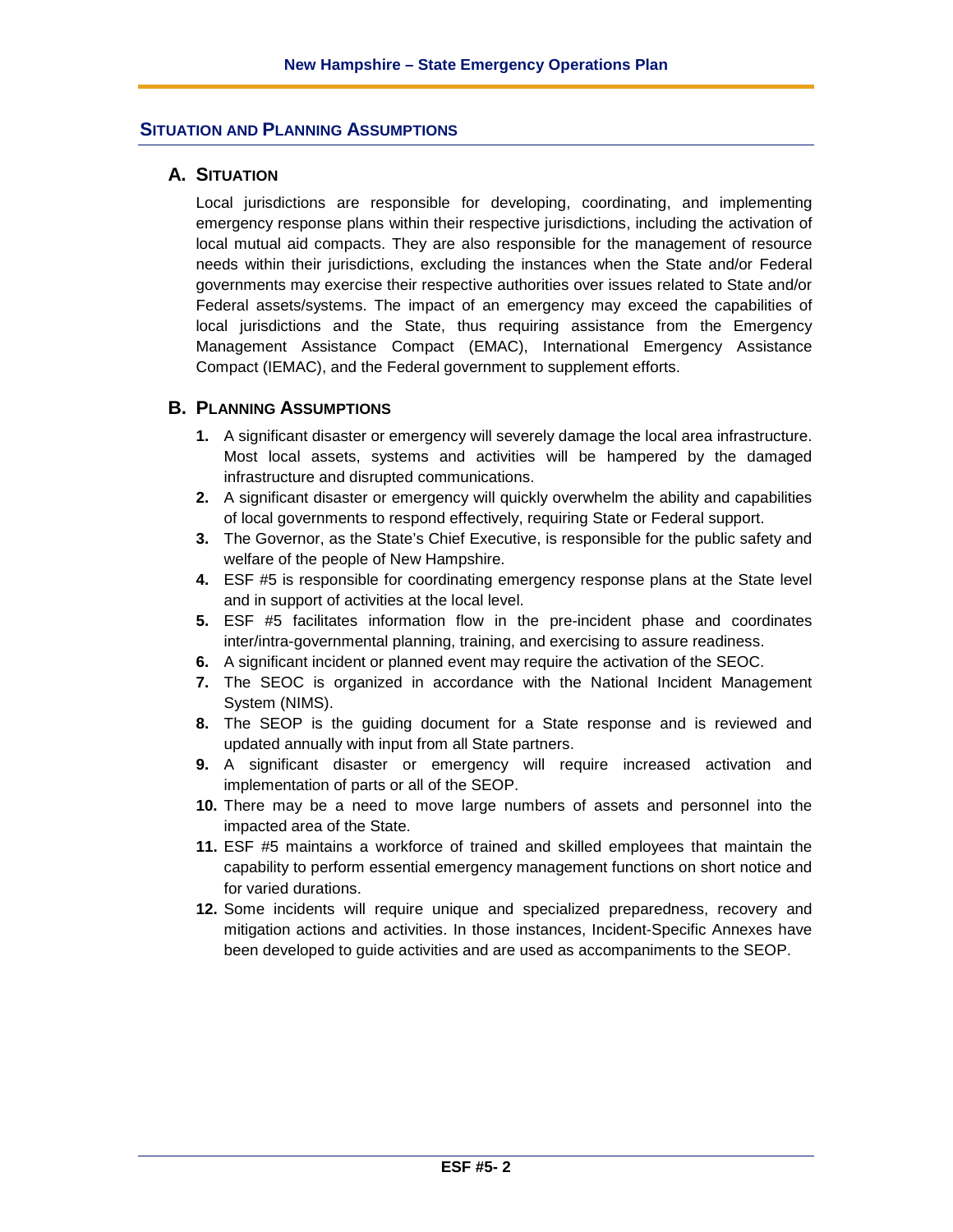#### **CONCEPT OF OPERATIONS**

#### **A. GENERAL**

- **1.** Equipment requests and inventories should be made using the National Incident Management System (NIMS) Resource Typing, to the fullest extent possible.
- **2.** HSEM, as lead for ESF #5, generally supports the Command and General Staff positions in the SEOC.
- **3.** ESF #5 will coordinate with all supporting and other appropriate departments, agencies and organizations to ensure continual operational readiness.
- **4.** ESF #5 will ensure that there is trained and experienced staff to fill appropriate ESF #5 positions in the SEOC.
- **5.** ESF #5 functions are under the authority of the State of New Hampshire Title 1, Section 21-P 37; Section 4:45-4:47*.*
- **6.** Unified Command will generally be used to manage communication assets in the field because of the number and variety of government agencies, private sector organizations and NGOs that may be involved.

#### **B. ORGANIZATION**

- **1. Organizational Chart (Command & Control):** Command and Control of all phases of emergency management will be under the leadership of the Governor of the State of New Hampshire. **(See Organizational Chart in SEOP Base Plan. Chapter IV.4.b).**
- **2. Operational Facilities/Sites/Activities:** ESF #5 may have to establish, direct and/or participate in several emergency teams and/or co-locate at several emergency facilities simultaneously (in-state or in another State through mutual aid). Sites include, but are not limited to, the SEOC and those facilities designated for evacuation, staging, reception and sheltering.
	- a. **SEOC Mission Tasking –** The ESF #5 representative will help coordinate the assignment of "requests for assistance" to the agency or agencies that have the most appropriate resources and expertise to fulfill the request. Mission Tasks will be posted to WebEOC.
	- b. **Field Operations –** ESF #5 may serve in Field Operations (e.g., the Forward SERT, Impact Assessment Teams, Rapid Response Team, Preliminary Damage Assessment Team, Disaster Field Office operations, Recovery Center operations, intrastate and/or interstate mutual aid assistance). Since activation of these activities usually occurs early in an event, preparation for it should be in the first hours of an event.
	- c. **Specialized and Mutual Aid Teams –** Specialized local, federal and/or mutual aid teams can be brought in as resources. Local, State and or Federal declarations of emergency may be required and requests should be made on an executive level to mobilize. It will be up to the Local IC, in consultation with the ESF #5 in the SEOC, to make the determination when and to what extent to utilize volunteer organizations outside of the local jurisdiction in activities.
	- d. **Federal Resources –** When ESF #5 foresees or has a need for resources not otherwise available, action may be taken to secure such resources through the Department of Homeland Security (DHS) and Federal Emergency Management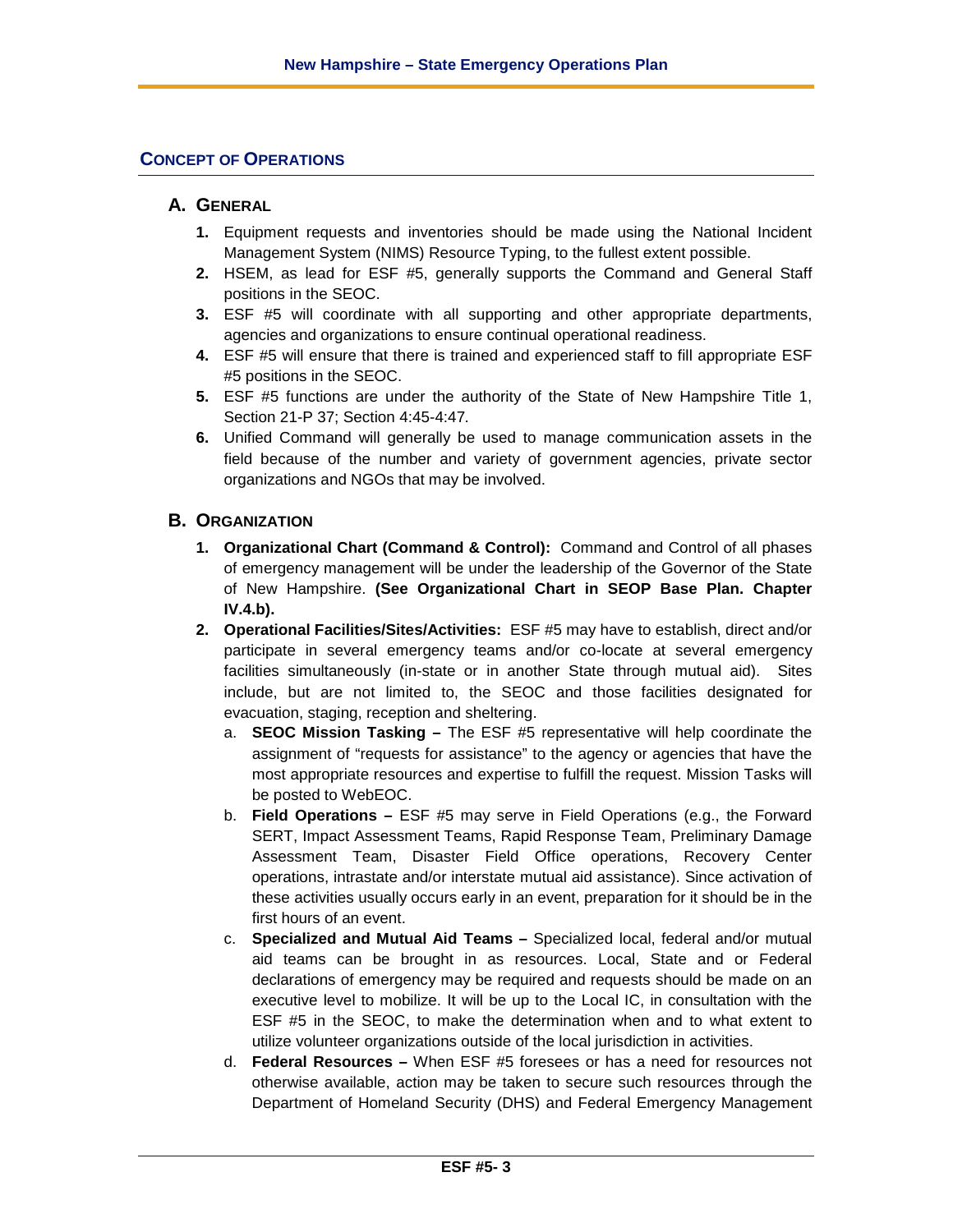Agency (FEMA). Normally, resources from a Federal source would be coordinated with/through ESF #5, the State Coordinating Officer (SCO) and/or the Federal Coordinating Officer (FCO). To facilitate this coordination, there is normally a FEMA representative in the SEOC during an activation of that facility. If FEMA is not able to provide the resource, the requesting ESF may coordinate directly with the Federal agency that can provide the needed resource.

- e. **Contracts and Contractors –** Some requested resources may need to be obtained through a contractor. Agency(ies), State or private sector contracts may be utilized and should be coordinated with ESF #7- Resource Support.
- f. **Mitigation and/or Redevelopment –** ESF #5 does not have budgetary authority or funds for mitigation or redevelopment needs that result from an emergency or disaster, other than through Federal resources or special budgetary allocations. Therefore, ESF #5 can usually only provide in-kind or matching resources, including professional, technical and administrative personnel and their use of related equipment for mitigation and redevelopment efforts that may follow an event. Such in-kind or matching resources can be used to support the review, investigation, contracting and other professional, technical and administrative tasks generally required for mitigation and/or redevelopment activities.

#### **3. Policies**

a. **General:** Actions initiated under ESF #5 are coordinated and conducted cooperatively with State and local incident management officials, Support Agencies and/or with private entities, in coordination with the SEOC. Each Supporting Agency is responsible for managing its respective assets and resources after receiving direction from ESF #5.

# **PHASED ACTIVITIES**

#### **A. PREVENTION ACTIVITIES**

These activities, focusing on the protection of life and property, are performed on an ongoing basis. They are also performed as a particular incident is on-going to help ensure additional incidents do not occur simultaneously.

#### **B. PREPAREDNESS ACTIVITIES**

These activities pertain to HSEM, as an entity in general terms, and which equates to ESF #5 once an event is identified with the likelihood of activating the SEOC to a Monitoring, Partial, or Full Activation Level.

- **1.** Developing plans and strategies for the activation of ESF #5 and the overall State approach to emergency management; including preliminary staffing rosters, appropriate "work-arounds" that assure compatibility of, and redundancy to, the various systems used in response. These plans and strategies should be created in advance of an incident to help assure effective and efficient response by Lead and Support Agencies.
- **2**. Maintaining, reviewing and updating on a periodic basis, the staff's contact information for all agencies involved in State response and ESF #5 personnel.
- **3.** Sharing periodic updates and planning information relative to ESF #5, including but not limited to the SEOP and its Annexes among ESF agencies.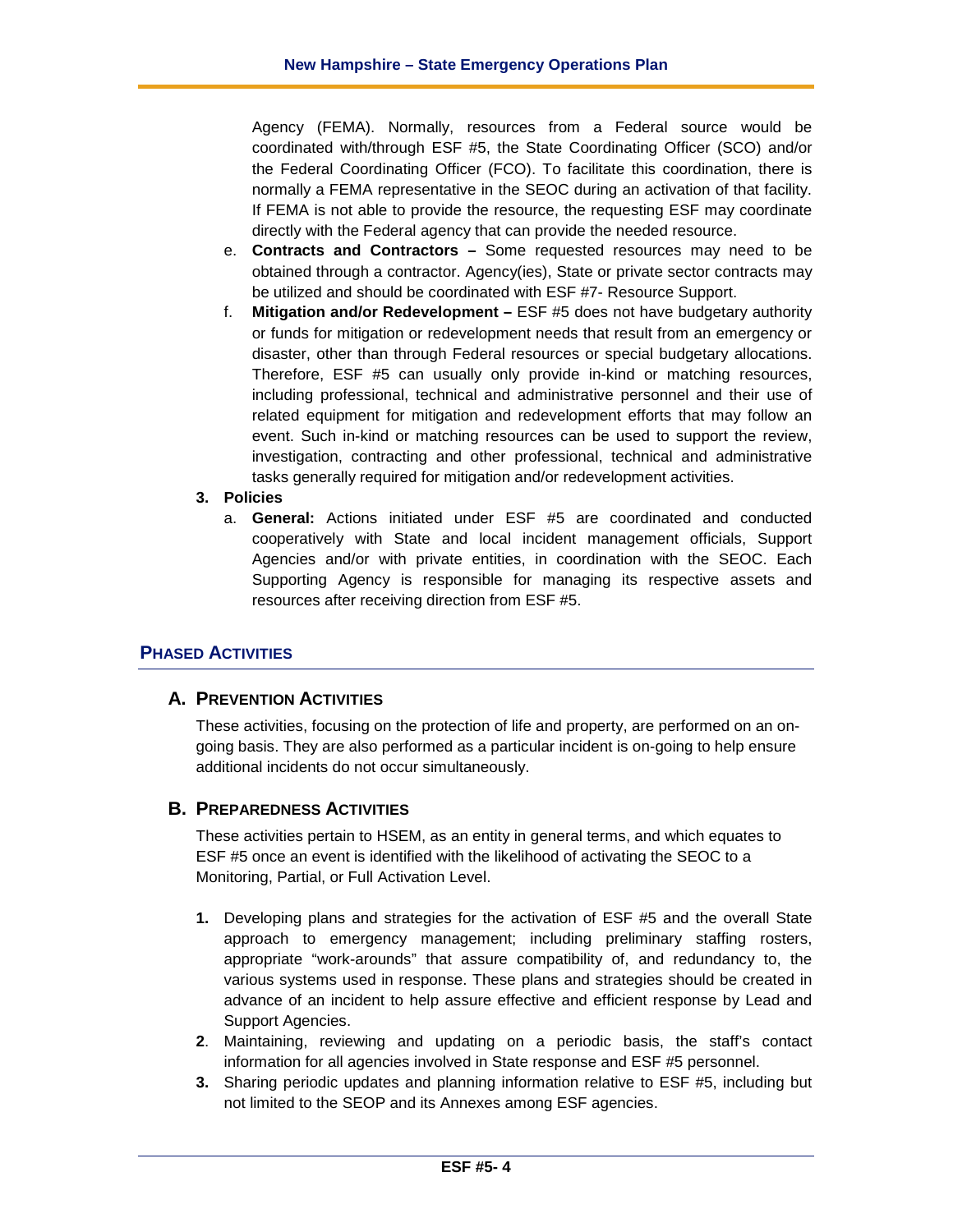- **4.** Conducting periodic Homeland Security Exercise and Evaluation Program (HSEEP) compliant drills and exercises of emergency preparedness, mitigation and recovery activities.
- **5.** Reviewing and maintaining the ESF #5 Appendix with all ESF #5 support agencies to assure a clear understanding of responsibilities and requirements.
- **6.** Making periodic communication with other ESF Lead and Support Agencies to ascertain support needed before, during and after an emergency.
- **7.** Assisting threatened or impacted area officials with prevention and preparedness activities and strategies, as requested and/or appropriate.
- **8.** Reviewing the After-Action Reports (AAR) and comments from previous incidents to develop and implement remedial strategies, as necessary.
- **9.** Assuring operational readiness of SEOC.
- **10.** Consulting the SEOP for appropriate activities relating to the preparedness for the potential event.
- **11.** Planning the location and use of any potential mobilization sites, staging areas and distribution points, if not already accomplished.
- **12.** Establishing communication and coordination with ESF #7 Resource Support to prepare for potential resource/asset needs in time of an emergency.
- **13.** Maintaining coordination and communication with the Governor and other State officials, other local, State and regional Emergency Management organizations, FEMA and the US DHS, as appropriate and required.
- **14.** Obtaining, developing and providing situational awareness to/from all sections. Alert FEMA, Region I to any potential resource needs.
- **15.** Preparing to support the Emergency Management Assistance Compact (EMAC) and International Emergency Management Assistance Compact (IEMAC), including training staff and ESFs on EMAC/IEMAC responsibilities, and pre-identifying assets, needs and resources that may be allocated to support other states/provinces.
- **16.** Conducting an annual review of the DHS Core Capabilities.
- **17.** Integrating NIMS principles in all planning and ensure all ESF personnel complete required NIMS training.
- **18.** Maintaining and providing training to partners on WebEOC.
- **19.** Update WebEOC for optimal information sharing capability among all users.
- **20.** Evaluating the probability and time period of the response and/or recovery phases for the event and assisting the Planning Section in developing an Incident Action Plan (IAP), Operational Goals and AAR, as necessary.

#### **C. RESPONSE ACTIVITIES**

- **1.** Activating the appropriate ESFs and Support Agencies that may be required for incident response.
- **2.** Assigning and scheduling sufficient personnel to fill needed roles for an activation of the SEOC for an extended period of time. Providing updates and briefings for any new personnel. Maintaining and updating WebEOC as appropriate for all agencies/users.
- **3.** Maintaining operational status of the SEOC.
- **4.** In conjunction with the Planning Section, assessing the situation, types, availability and location of response resources, technical support and required services. Determining priorities for protecting human safety and public welfare (impacted populations and response personnel).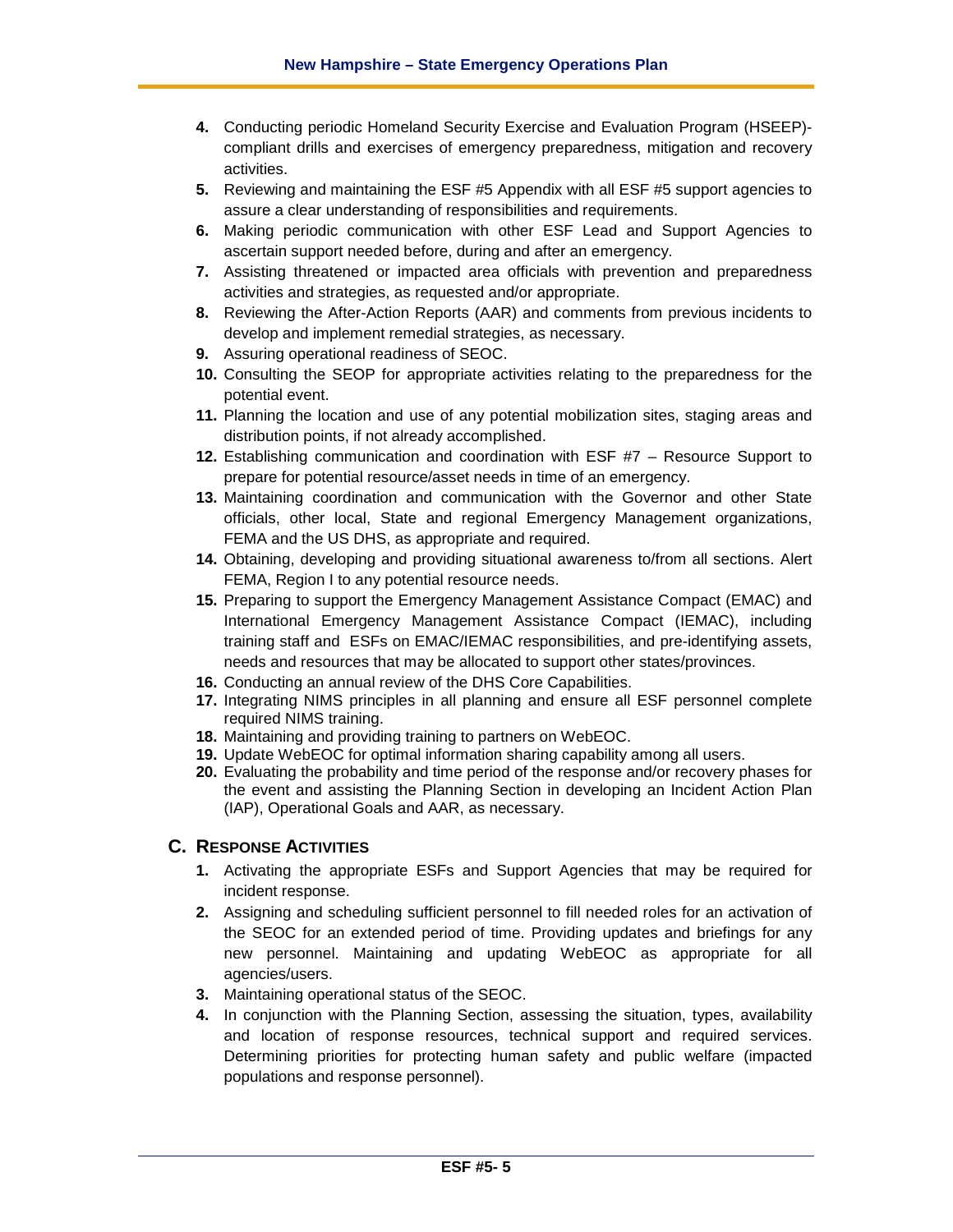- **5.** Preparing the deployment of response personnel, Preliminary Damage Assessment Team and/or Damage Assessment Teams.
- **6.** In conjunction with ESF #2 Communications and Alerting, maintaining communications with local and other State Emergency Management organizations, and FEMA, Region I.
- **7.** Coordinating and documenting initial damage assessment including key resources and critical infrastructure, businesses and individual homes.
- **8.** Working with ESF #2 for public notification activities including activation of the Emergency Alert System (EAS), as appropriate.
- **9.** Planning and preparing documentation and situational awareness needed to support the requests for and directives resulting from a Governor declared State of Emergency and/or requests for a Federal emergency/disaster declaration.
- **10.** Gathering and generating information that will be needed for periodic briefings, situation reports or the development of incident action plans and operational goals.
- **11.** Continuing to consult with other ESFs, Support Agencies and impacted local municipalities to determine response activities and needs. Carrying out activities needed from ESF #5 during response phase.
- **12.** Continuing to gather, develop and disseminate information for situational awareness.
- **13.** Planning and establishing relief resources to replace or rotate with committed resources for extended operations.
- **14.** Continuing to monitor and respond to requests from mission-tasking.
- **15.** Beginning evaluation probability and time period of the recovery phase for the event. If recovery phase is probable, start planning for recovery actions.
- **16.** Maintaining appropriate records and continuing development of an "After-Action Report" for the response phase of the incident.

#### **D. RECOVERY ACTIVITIES:**

- **1.** Assigning and scheduling sufficient personnel to cover an activation of the SEOC for an extended period of time.
- **2.** Provide updates and briefings for any new personnel reporting for ESF #5 duty.
- **3.** Assisting impacted area, local municipalities with recovery strategies and activities.
- **4.** Maintaining and updating WebEOC as appropriate for all ESF #5 activities.
- **5.** Continuing to keep partners, appropriate governmental officials (state, local, regional and federal) updated on activities. Posting information on WebEOC.
- **6.** Continuing operational activities of the SEOC and determining activation level. Beginning de-activation, as appropriate, in conjunction with the EOC Director.
- **7.** Continuing to evaluate and task State support requests for impacted areas. Continuing to coordinate activities and requests with partner ESFs.
- **8.** Coordinating appropriate records of work schedules and costs incurred by ESF #5 agencies during the event.
- **9.** Continuing to monitor mission-tasking.
- **10.** Preparing for the arrival of, and coordinating with, FEMA personnel.
- **11.** Beginning assessment of damage and capabilities of key resources and infrastructure caused by incident and reporting to appropriate bureau/agency, as well as including in the after-action report.
- **12.** Identifying and tracking any lost or damaged equipment and record any personnel injuries or equipment accidents.
- **13.** If mitigation and/or redevelopment phase is probable, start planning actions with involved jurisdiction, agency, state and/or federal officials. Implementing and monitoring "After-Action Report" for ESF #5 and the incident.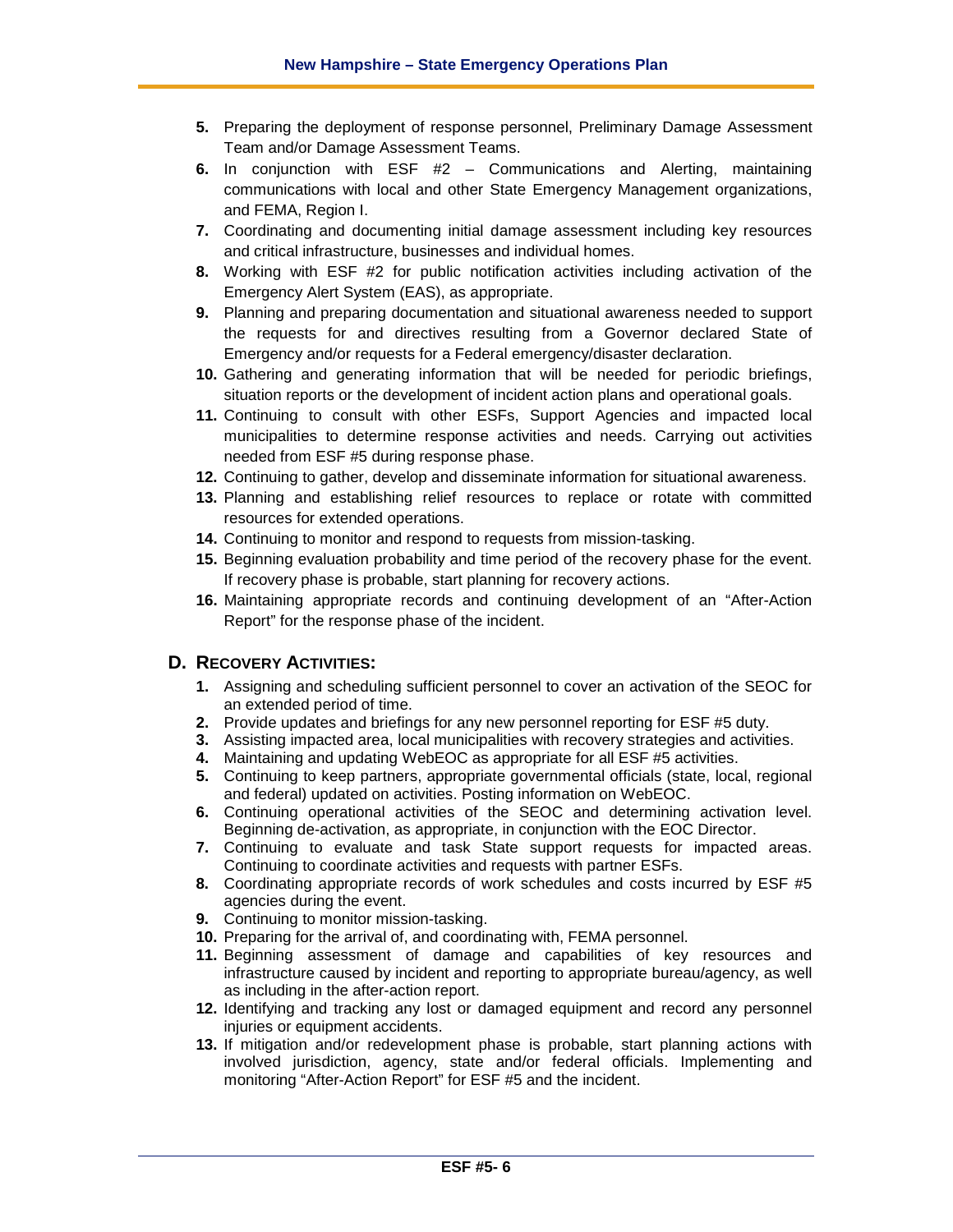### **E. MITIGATION**

- **1.** Evaluating the probability and time period of the mitigation and/or redevelopment phase for the event. Collaborating with involved jurisdictions and other ESF agencies, as appropriate, regarding mitigation and/or redevelopment activities.
- **2.** Supporting requests and directives resulting from/for the Governor and/or FEMA concerning mitigation and/or redevelopment activities. Probable requests and directives include establishment of review and study teams, support of local government contracting for mitigation and/or redevelopment needs and other similar professional, technical and administrative activities.
- **3.** Assigning personnel as needed to work with JFO, if established.
- **4.** Generating information to be included in SEOC briefings, situation reports and/or action plans. Posting the previous mentioned documents on WebEOC.
- **5.** Implementing and monitoring the "After-Action Report" for the incident. Incorporating necessary changes in future plans, as identified and determined to be appropriate.
- **6.** Identifying losses avoided due to previous mitigation efforts, per the State Hazard Mitigation Plan.
- **7.** Implementing post-disaster mitigation actions as outlined in the State Hazard Mitigation Plan.

#### **ROLES & RESPONSIBILITIES**

#### **A. ACTIVITIES ASSOCIATED WITH FUNCTION:**

- **1.** Providing available, trained personnel to serve as ESF/Support Agency appropriate representatives in the SEOC, as capable.
- **2.** Maintaining and updating WebEOC as needed.
- **3.** Ensuring all personnel have access to their agency's available and obtainable resources. Continuously tracking both the committed and uncommitted status of such resources during an activation of the SEOC.
- **4.** Ensuring all personnel have access to appropriate records and data that may be needed for an ESF/Support Agency response (i.e., mutual aid compacts, facilities listings, specialized plans, maps, etc.).
- **5.** Participating in the evaluation and mission assignment of resource requests submitted to the SEOC including resources that are available through mutual aid agreements (MAA), compacts and/or FEMA.
- **6.** Assuring communication and notification process is in place for evacuation/re-entry of impacted area and for surge populations into an area from an impacted area.
- **7.** Supporting the development of situation reports and action plans for the incident during activation of the SEOC and as requested/required.
- **8.** Providing Subject Matter Experts (SME's) as requested to support emergency response activities.
- **9.** Assisting in revising/updating the SEOP, Annexes, Appendices and other appropriate and related response/mitigation plans.

#### **B. AGENCY SPECIFIC**

- **1. Lead Agency: N.H. Division of Homeland Security & Emergency Management:**
	- a. Providing support for all administration, management, prevention, planning, training, preparedness, recovery and mitigation/redevelopment activities associated with the State response.
	- b. Assuring worker safety.
	- c. Maintaining current points of contact for all ESF/Support agencies and local municipalities.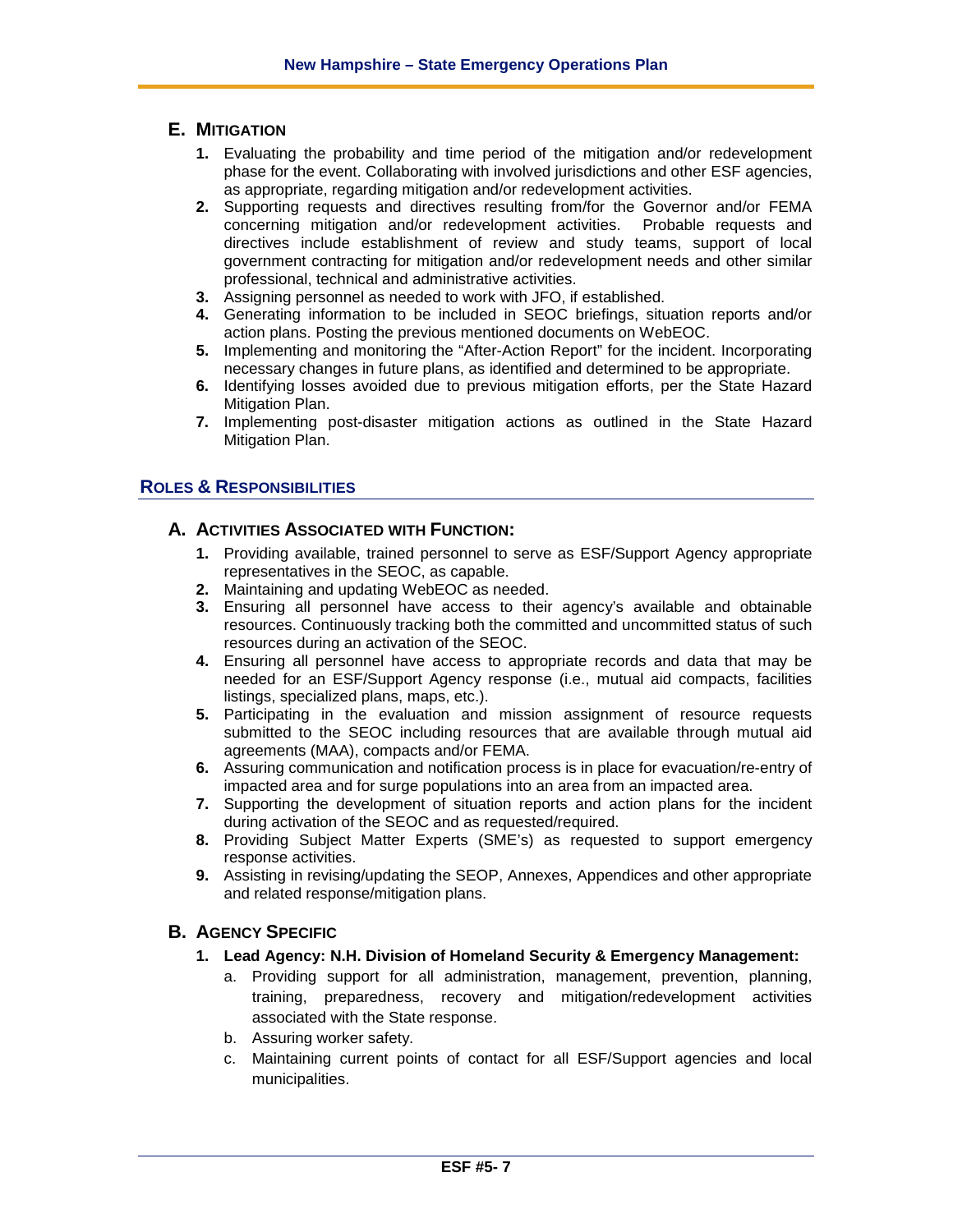- d. Assuring the Governor and appropriate State officials are kept up-to-date and provided with situational awareness, as appropriate.
- e. Assigning personnel to staff ESF #5 at the SEOC.
- f. Assuring training for partners at all levels on plans and strategies utilized for a comprehensive approach to emergency management.
- g. Providing personnel for coordination with Federal support.
- h. Developing operating procedures, situational awareness reports, Incident Action Plans and Operating Goals to implement the State Emergency Preparedness/Response/Recovery/Mitigation functions.
- i. Maintaining position, situational awareness, significant events logs and missiontasking in WebEOC.
- j. Providing training on WebEOC for all partners.
- k. Conducting HSEEP compliant drills and exercises to include all appropriate partners.
- l. Maintaining and providing updates of SEOP and Annexes. Involving partners in the process.
- m. Assuring and providing operational readiness and functioning of SEOC.
- n. Providing SMEs and other resources, as requested and appropriate, to other state agencies involved in incident-specific emergency preparedness/response/ recovery.
- o. Coordinating with appropriate ESFs and support agencies on ESF #5.
- p. Providing communications and alerting assets (including mobile and personnel), as available, to ESF #2.
- q. Keeping ESF & support agencies updated on all new guidelines and strategies developed or released for State emergency management response.
- r. Forwarding and coordinating inquiries and information received from the public to the ESF #15 - Public Information.
- s. Functioning as the liaison and point of contact for inter-state mutual aid (EMAC/IEMAC) and Federal agencies.
- t. Securing and administering federal funding, as appropriate, for incident-related activities.
- **2. Other Agencies/Organizations:** Roles and responsibilities of all other components/agencies/organizations are identified in the SEOP and its Appendices.

#### **C. COORDINATION WITH OTHER EMERGENCY SUPPORT FUNCTIONS:**

All ESFs will coordinate, as appropriate, with other ESFs by:

- **1.** Providing subject matter experts for specialized requirements.
- **2.** Coordinating roles and responsibilities to ensure an effective and efficient approach to incident preparedness, response, recovery and mitigation.
- **3.** Coordinating all communications and messaging to the public through the PIO/JIC.
- **4.** Notifying the availability of resources, including: mobile, storage, collection and staging assets.

## **D. SEOP HAZARD-SPECIFIC INCIDENT APPENDICES WITH ESF #5 RESPONSIBILITIES:**

All present and future Hazard-Specific Annexes.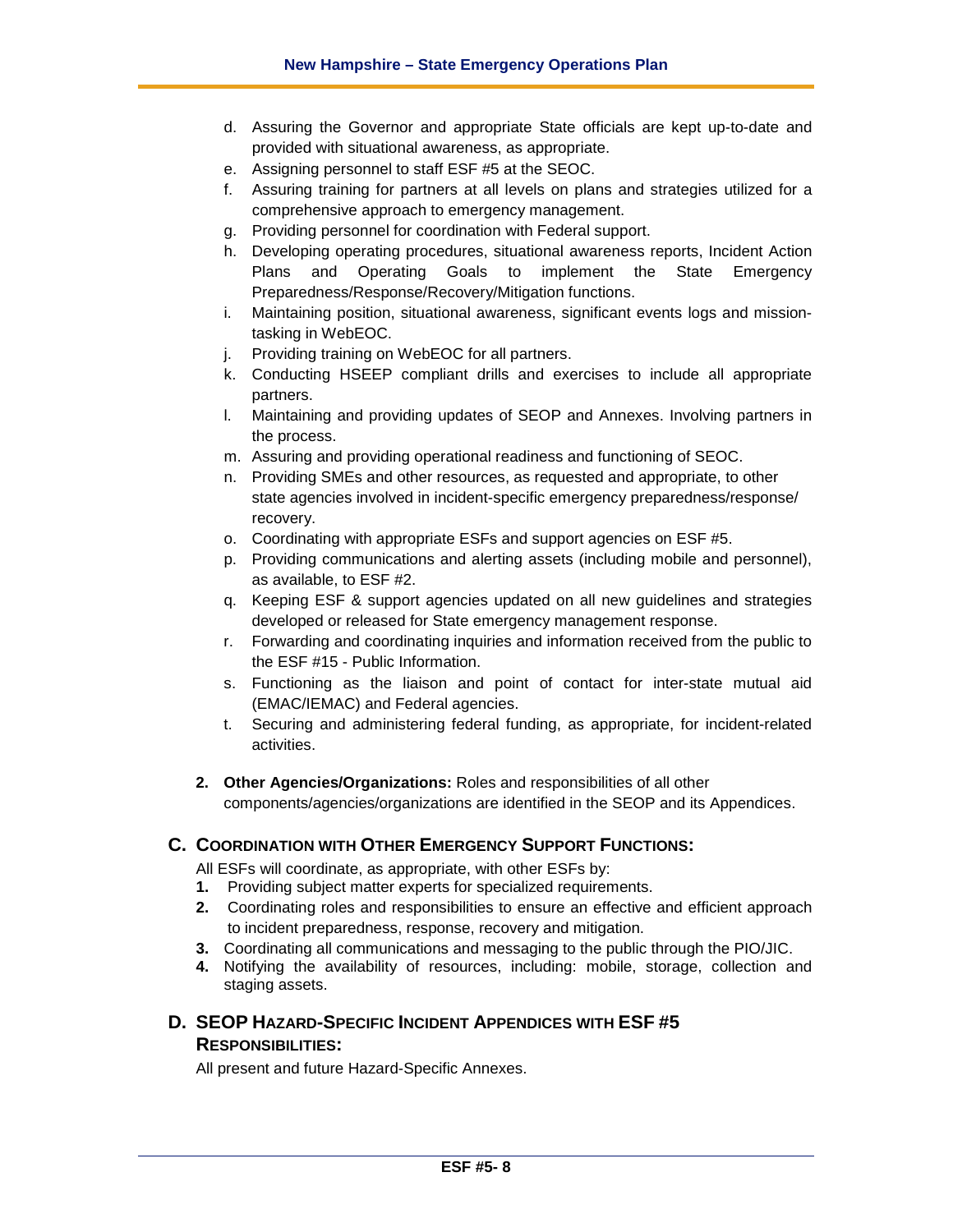### **FEDERAL RESPONSE INTERFACE/STATE & INTERNATIONAL MUTUAL AID**

When incident requests exceed the capability of the State, with the approval of the Governor, ESF #5 will coordinate activities with the lead federal agency(ies) under the provisions of the National Response Framework (NRF). State and International mutual aid (EMAC/IEMAC, etc.) may also be activated as the situation warrants.

#### **ADMINISTRATION AND LOGISTICS**

#### **A. POLICIES:**

- **1.** All agency and ESF Plans provide for administrative and logistical support necessary to maintain a 24-hour, 7 day a week, sustained operation.
- **2.** Administrative and logistical support of operational field elements is the responsibility of each participating agency.
- **3.** Each participating agency will record all resources used in support of the emergency operation and provide such information to the Finance and Administration Section for consolidation and recording.
- **4.** Participating agencies will be notified when threshold levels are reached for implementation of any Federal assistance programs or requests from mutual aid compacts.

#### **B. NOTIFICATION AND REPORTING:**

#### **1. Notification**

- a. The N.H. State Police, a municipality, State agency or other entity will notify HSEM that an incident has occurred, or has the potential to occur, that threatens or impacts an area of New Hampshire. HSEM will gather information for on-going situational awareness and notify ESFs and Support Agencies, as appropriate.
- b. HSEM will make the decision to activate the SEOC and determine the level of activation. Appropriate HSEM personnel will report for duty to the SEOC to staff Command, and General Staff positions and ensure WebEOC is utilized.
- c. If SEOC activation is determined to be necessary, HSEM will notify the ESF Lead and Support Agencies of the activation and request designated personnel to report to the SEOC or be prepared to report if necessary.
- d. The ESF Lead Agency will then notify the appropriate ESF Support Agencies and determine coverage/duty roster for the ESF/Support desks in the SEOC and will start to utilize WebEOC to provide continuous situational awareness.
- e. All ESF/Support agencies will make appropriate notifications to their appropriate regions, districts or local offices.
- f. The above notification process will be utilized for all phases of activation and activities in which the ESF/Support Agencies will be involved.

#### **2. Event Reporting**

- a. Event and position logs should be maintained in WebEOC by each ESF/Support Agency in sufficient detail to provide historical data on activities taken during the event.
- b. Agencies are also expected to keep their Lead Agency updated upon all activities and actions.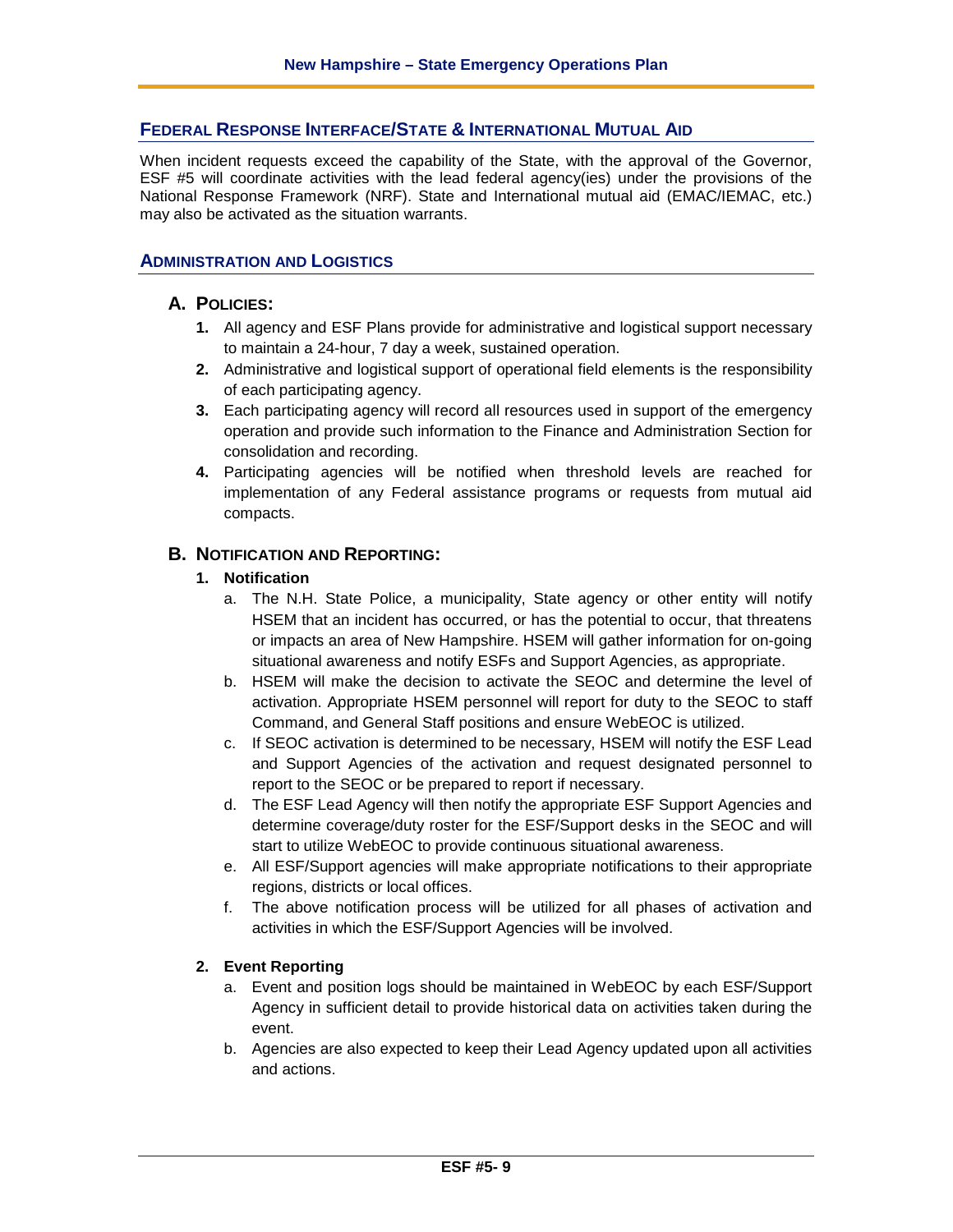- c. The Lead Agency will be responsible for making periodic reports to their Sections on activities taken during the event and assure they are properly documented and communicated to the Planning Section.
- d. All financial reporting will be done through the Lead Agency on behalf of their Support agencies. All financial management documents must comply with standard accounting procedures and applicable agency, State and Federal guidelines, rules, standards and laws.

#### **3. Agreements/MOUs, etc.**

Lead and Support Agencies will maintain up-to-date agreements and Memorandums of Understanding, Letters of Agreement (MOU/LOA) with various other agencies, regions, states or countries, as appropriate. Each agency is responsible for keeping these documents updated and with appropriate points of contact. Supporting Agencies should keep the Lead Agency informed of any such agreements that may impact resources or capabilities during an emergency incident. They should also report the existence of such documents to HSEM. The State of New Hampshire also maintains agreements and mutual aid compacts with various organizations. These may be activated as the situation warrants.

#### **DEVELOPMENT, MAINTENANCE AND IMPLEMENTATION OF ESF/SEOP**

#### **A. RESPONSIBILITIES**

HSEM #5 has the ultimate responsibility to ensure the SEOP (including Appendices) has been developed, maintained and implemented. All departments, agencies and organizations are responsible for keeping their respective Appendices current and for informing HSEM of revisions and updates. HSEM will consult, cooperate and collaborate with the appropriate agencies to ensure the SEOP is maintained.

#### **B. CORRECTIVE ACTIONS**

Following each activation, exercise, etc., in which any ESF has been activated, an After-Action Report should be conducted with the involved Support Agencies. A Corrective Improvement Action Plan should be developed and incorporated into the appropriate response plans and activities.

#### **C. UPDATING & REVISION PROCEDURES**

The primary responsibility for the development and overall maintenance of the SEOP and this Appendix belongs to HSEM. Assistance and input will be sought from all ESF and Support Agencies. An annual review of the Appendix should be conducted with information provided to HSEM for incorporation into the next SEOP scheduled update. This does not preclude the incorporation of any changes immediately into the ESF Appendix. If information collected is of serious enough nature to require immediate revision, HSEM will produce such a revision of the SEOP ahead of schedule.

#### **ATTACHMENTS**

#### **A. PLANS**

**1.** State Hazard Mitigation Plan